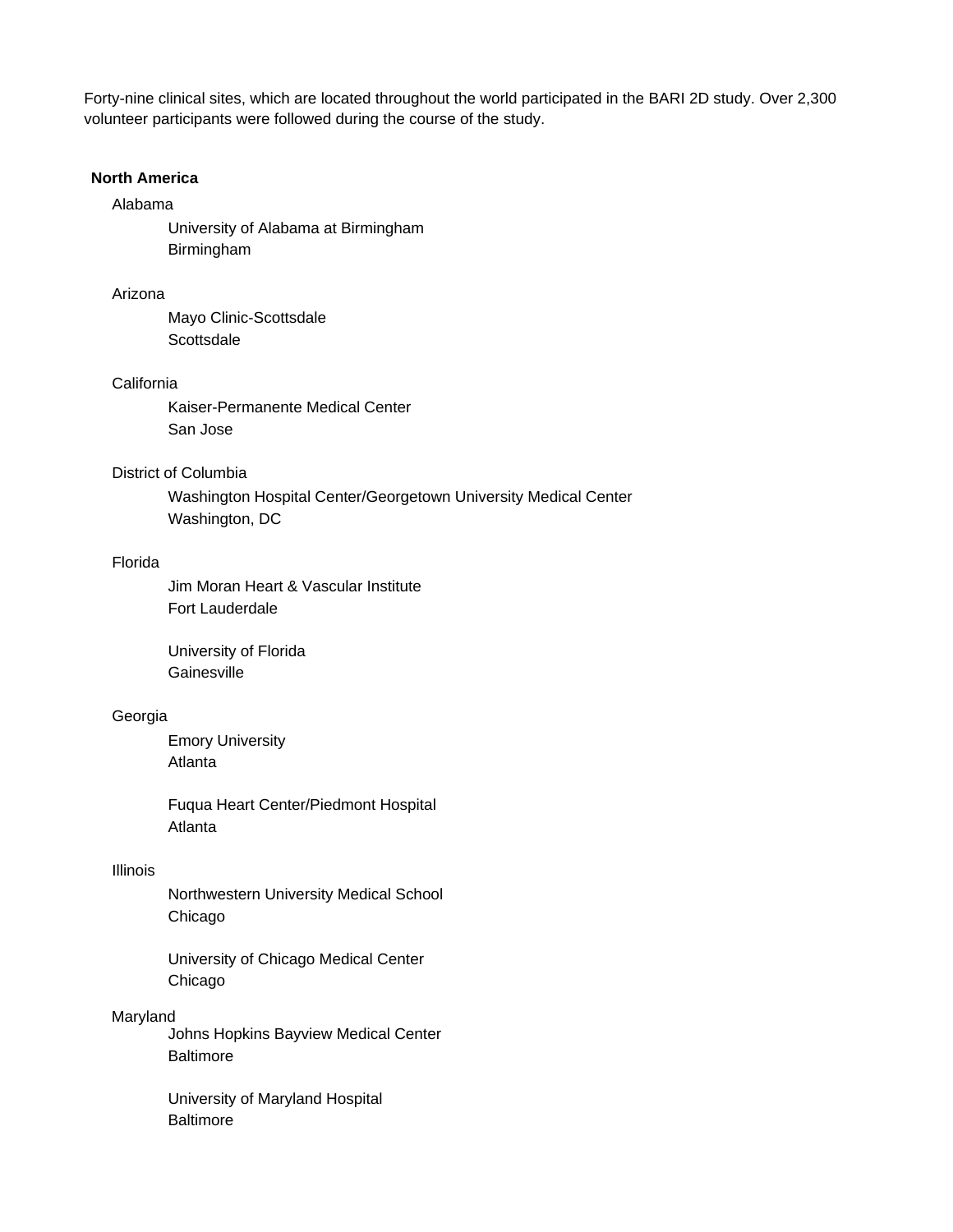### **Massachusetts**

 Boston Medical Center Boston

 Lahey Clinic Medical Center **Burlington** 

### Michigan

 Henry Ford Heart & Vascular Institute **Detroit** 

 St. Joseph Mercy Hospital/Michigan Heart and Vascular Institute Ann Arbor

 University of Michigan Ann Arbor

# Minnesota

 Mayo Clinic-Rochester Rochester

 University of Minnesota/Minnesota Veterans Research Institute Minneapolis

# Missouri

 Mid America Heart Institute Kansas City

 Saint Louis University St. Louis

 Washington University/Barnes Jewish Hospital St. Louis

## New York

 Albert Einstein College of Medicine/Montefiore Bronx

 Mount Sinai Medical Center New York

 New York Hospital Queens/Lang Research Center Flushing

 New York Medical College/Westchester Medical Center Valhalla

 NYU School of Medicine New York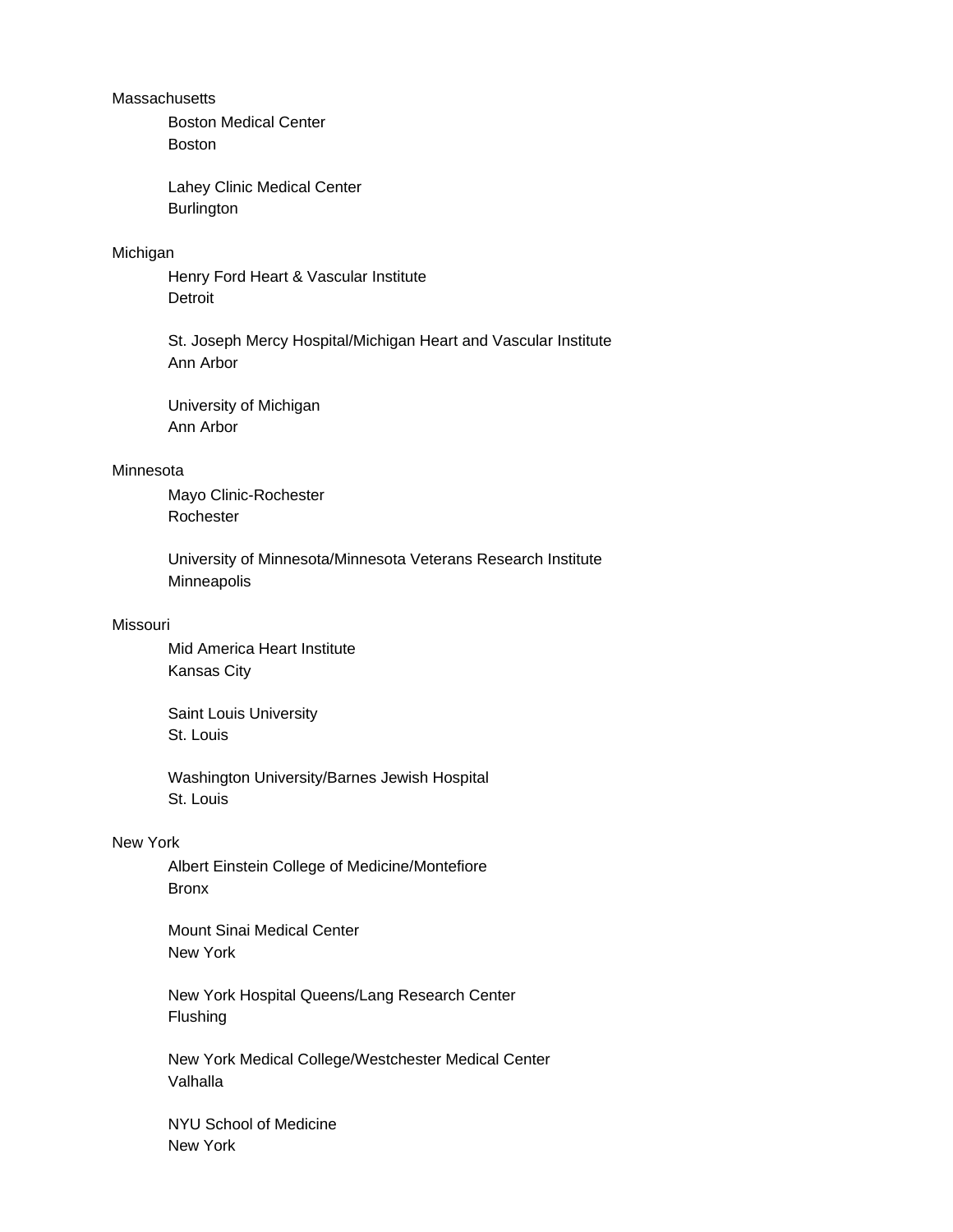St. Luke's/Roosevelt Hospital Center New York

# North Carolina

 Duke University Durham

## Ohio

 The Ohio State University Medical Center Columbus

 University Hospitals of Cleveland/CASE Medical School Cleveland

# Pennsylvania

 University of Pittsburgh Medical Center Pittsburgh

# Rhode Island

 Brown University/Rhode Island Hospital Providence

#### Tennessee

 Memphis VA Medical Center/University of Tennessee Memphis

### Texas

 Baylor College of Medicine Houston

 Houston VA Medical Center Houston

 Texas Health Science at San Antonio/South Texas Veterans Health Care System San Antonio

 University of Texas at Houston Houston

# Vermont

 Fletcher Allen Health Care **Burlington** 

## Virginia

 University of Virginia **Charlottesville**